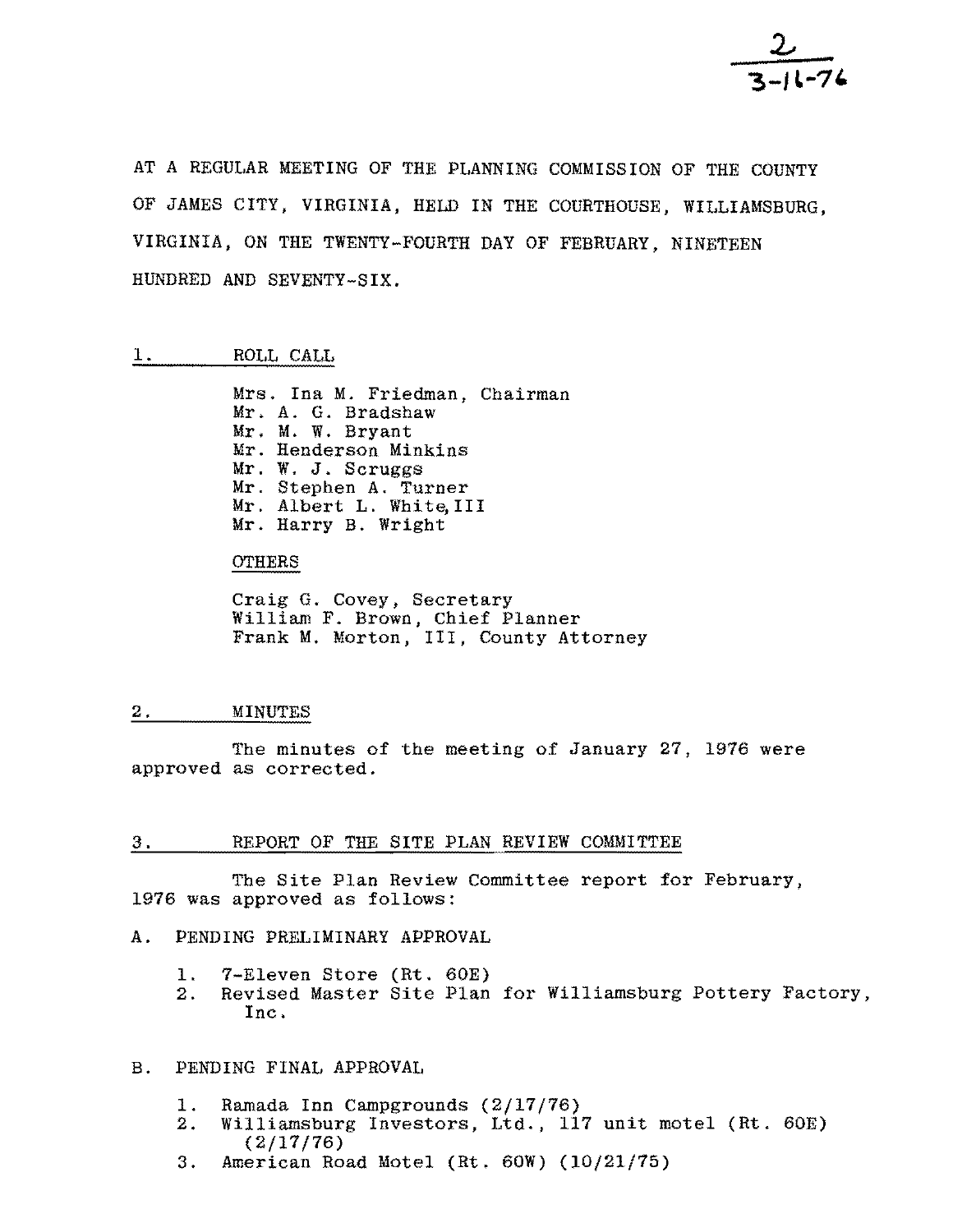- 4. Pine Song Apartments (Rt. 614) (8/19/75)<br>5. E & S Grocery (Larry's Marine Sales) (10
- 5. E & S Grocery (Larry's Marine Sales) (10/14/75)<br>6. Addition to Building 218 at Dow Badische Company
- Addition to Building 218 at Dow Badische Company (Rt. 60E) (11/18/75)
- 7. Norge Preschool Facility (Rt. 60W) (11/18/75)<br>8. Murphy Advertising & Printing Addition (Rt. 60
- Murphy Advertising & Printing Addition (Rt. 603)  $(11/18/75)$

## C. FINAL APPROVAL

- 1. Conway Gardens Parking Lot Expansion  $(2/12/76)$ <br>2. Five Forks Motel (Rt. 5)  $(2/12/76)$
- 2. Five Forks Motel (Rt. 5) (2/12/76)<br>3. Toano Post Office (Rt. 60W) (1/26/
- 3. Toano Post Office (Rt. 60W) (1/26/76)<br>4. John Yancev Motel, Restaurant Addition
- John Yancey Motel, Restaurant Addition (Rt. 60W) (2/l8/76)

#### 4. REPORT OF THE SUBDIVISION REVIEW COMMITTEE

The Subdivision Review Committee report for February, 1976 was approved as follows:

- A. PENDING PRELIMINARY APPROVAL
	- 1. No. S-11-76. An application of Pervis Byrd on behalf of Herman Byrd Estate for preliminary plat approval of a subdivision of 54,000 square feet into two lots for a building lot for Pervis Byrd. Subdivision is to be known and recorded as: Property of Pervis L. & Gwendolynd Byrd. Subject property is located on Route 5 approximately .4 miles east of Five Forks and is further identified as parcel 29 on James City Real Estate Tax Map 25. An exception is requested for the subdivision of lots with only 180 feet frontage.
	- 2. No. S-12-76. An application of Irvin P. Hambleton on behalf of Fine & Salzberg, Inc., for preliminary plat approval of a subdivision of 59.095 acres into<br>five lots. Subdivision is to be known and recorded five lots. Subdivision is to be known and recorded<br>as: Bunkerhill Commercial Park. Subject property Bunkerhill Commercial Park. Subject property is located at the intersection of Routes 168 & 607 and is further identified as parcel 67 on James City Real Estate Tax Map 9.
	- 3. No. S-13-76. An application of Fred L. Skates on behalf of Charles B. & Karen A. Newton for preliminary plat approval of a subdivision of .08 acres from<br>property owned by Charles B. & Karen A. Newton. Subproperty owned by Charles B. & Karen A. Newton. division is to be konwn and recorded as: Survey of Lot 7 and Improvements. Subject property is located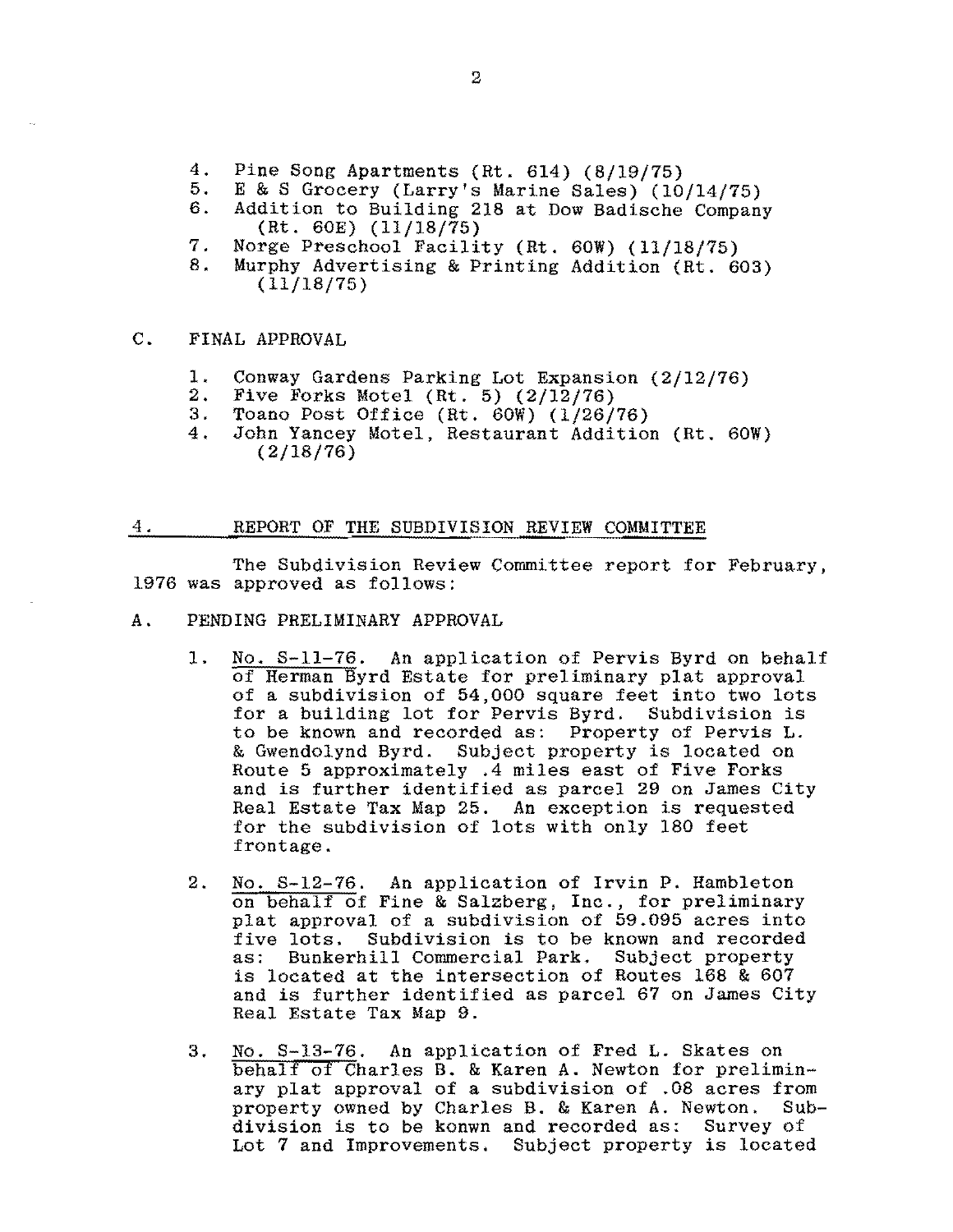on River Drive, Cypress Point Subdivision and is further identified as lot 7 double circle 9 on James City Real Estate Tax Map 6A. An exception is requested for the conveyance of less than a minimum size parcel which would be added to larger existing lot.

- 4. No. S-14-76. An application of H. V. Clayton on behalf of Robert B. Wiatt, Jr., for preliminary plat approval of a subdivision of 7+ acres into<br>two lots. Subdivision is to be known and record Subdivision is to be known and recorded as: Subdivision of lands standing in the name<br>of Robert B. Wiatt, Jr. & Reba C. Wiatt. Subject of Robert B. Wiatt, Jr. & Reba C. Wiatt. property is located southeast side of Route 601, approximately 2,200 feet northeast of Route 168 and is further identified as parcel 7 on James City Real Estate Tax Map 7A.
- 5. No. S-30-75. An application of Langley, McDonald & Overman on behalf of Busch Properties, Inc., for preliminary plat approval of Busch Corporate Center. Williamsburg containing approximately 180 acres in James City County. Subject property is located on Route 60E adjacent to the Route 60/Route 199 interchange and is further identified as part of parcel 3A and 3B on James City Real Estate Tax Map 34M. Exceptions for Sections 17-60 and 17-36 of the Code are requested.
- 6. No. S-40-75. An application of Barry I. Epstein on behalf of the G.M.B. Corporation for preliminary plat approval of a subdivision of 32 acres into 50 lots. Subdivision is to be known and recorded as: Toano Acres. Subject property is located on Route 60-Toano and is further identified as parcel 113 on James City Real Estate Tax Map 8.
- 7. No. S-41-75. An application of Deward M. Martin & Associates, Inc., on behalf of SAM of Virginia, Inc. for preliminary plat approval of a subdivision of 3.15 acres into eight lots. Subdivision is to be known and recorded as: Old Stage Manor - Section 3. Subject property is located on Route 603 adjacent to and north of Old Stage Manor  $-$  Sections 1 & 2 and is further identified as part of parcel 1 on James City Real Estate Tax Map 21.

## B. PRELIMINARY APPROVAL

1. No. S-4-76. An application of Howard V. Clayton on behalf of Hazelwood & Clayton for preliminary sketch approval of a subdivision of 4.68 acres into seven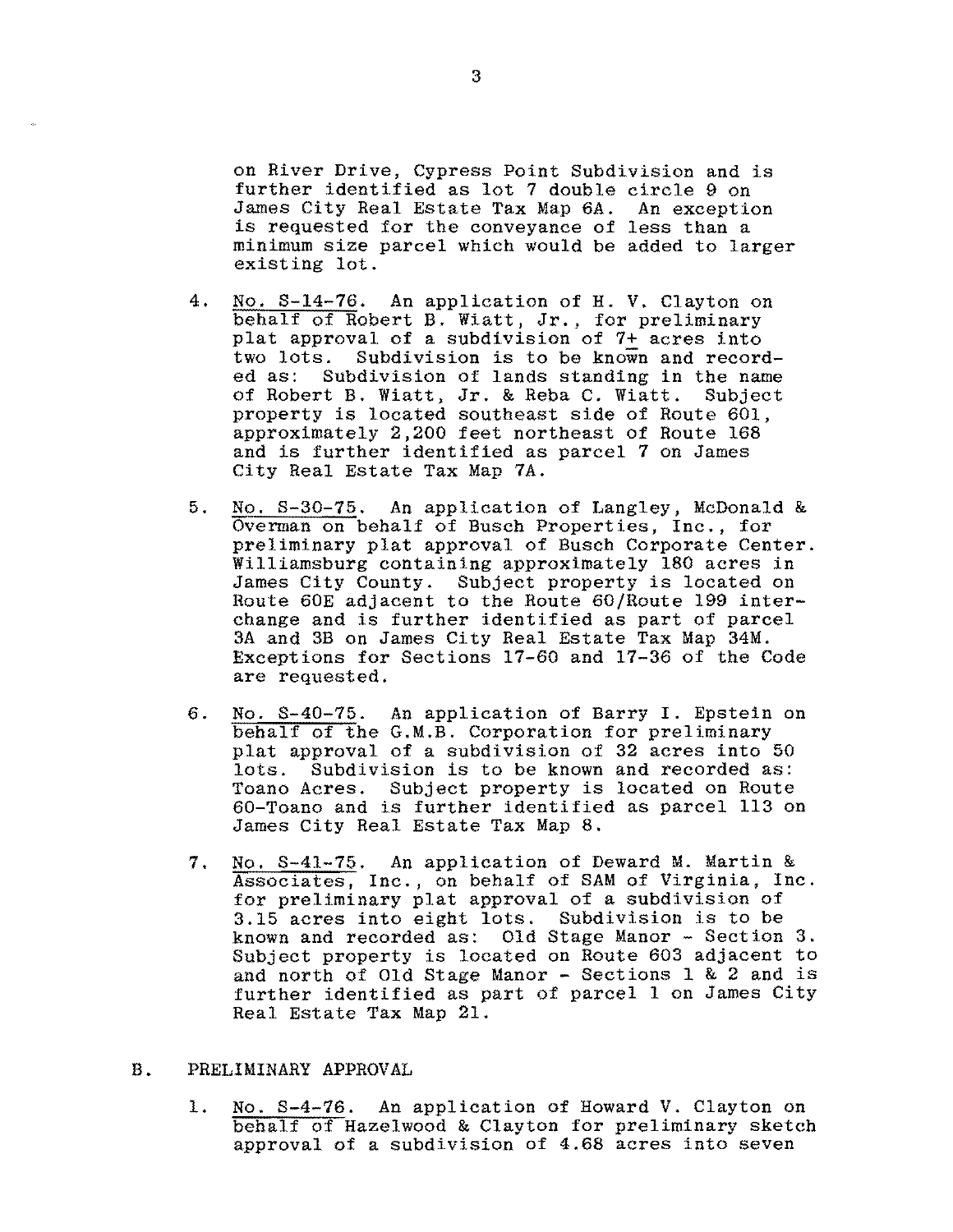lots. Subdivision is to be known and recorded as:<br>Sand Hill. Subject property is located west and Subject property is located west and east side of Route 608, approximately 1,000 feet north of intersection with Route 168 (Rt. 608 has been renumbered but new number does not appear on maps) and is further identified as part of lot 122 on James City Real Estate Tax Map 8.

- C. FINAL APPROVAL BY AGENT
	- 1. No. S-9-76--Joe Phillips/Jockey's Neck Farm Release Plat  $(2/6/76)$ .
	- 2. No. S-2-76--V.M. Geddy, Jr./Richwood Investors  $(1/29/76)$ .
	- 3. No. S-3-76--Thomas T. Atkins, Jr. (2/11/76)
	- 4. No. S-5-76--William B. Babcock (1/22/76).
	- 5. No. S-10-76--Howard V. Clayton/F.D. Taliaferro/Lightfoot Center.
- 5. PUBLIC HEARING -- CASE NO. Z-1-76. AN APPLICATION OF Eddie Williams on behalf of John W. Halcomb for rezoning of a lot from Residential, General, District R-3 to Business, General, District B-1. Subject property is located at the intersection of Rt. 60 and Rt. 648 in Grove and is further identified as parcel IA double circle 3 on James City Real Estate Tax Map 34B.

The Chairman opened the public hearing and recognized Mrs. Halcomb to speak on behalf of her application. She stated that she needed to sell the property to Mr. Williams for income purposes and that Mr. Williams desired to put a very much needed laundromat in the existing building after some renovation.

Mr. Minkins referencing Mr. Brown's memorandum of February 20, 1976 indicating that although Mr. Brown's memorandum recommending disapproval may be appropriate from a pure zoning standpoint, it was not consistent with Mr. Minkins' knowledge of the situation. Mr. Minkins indicated he could not agree with Mr. Brown's analysis concerning the location of nearby businesses because there were at least two in the vicinity. Speaking in favor of the applicant's request, Mr. Minkins pointed to a definite need for a laundromat in the community and Mrs. Halcomb's need for income.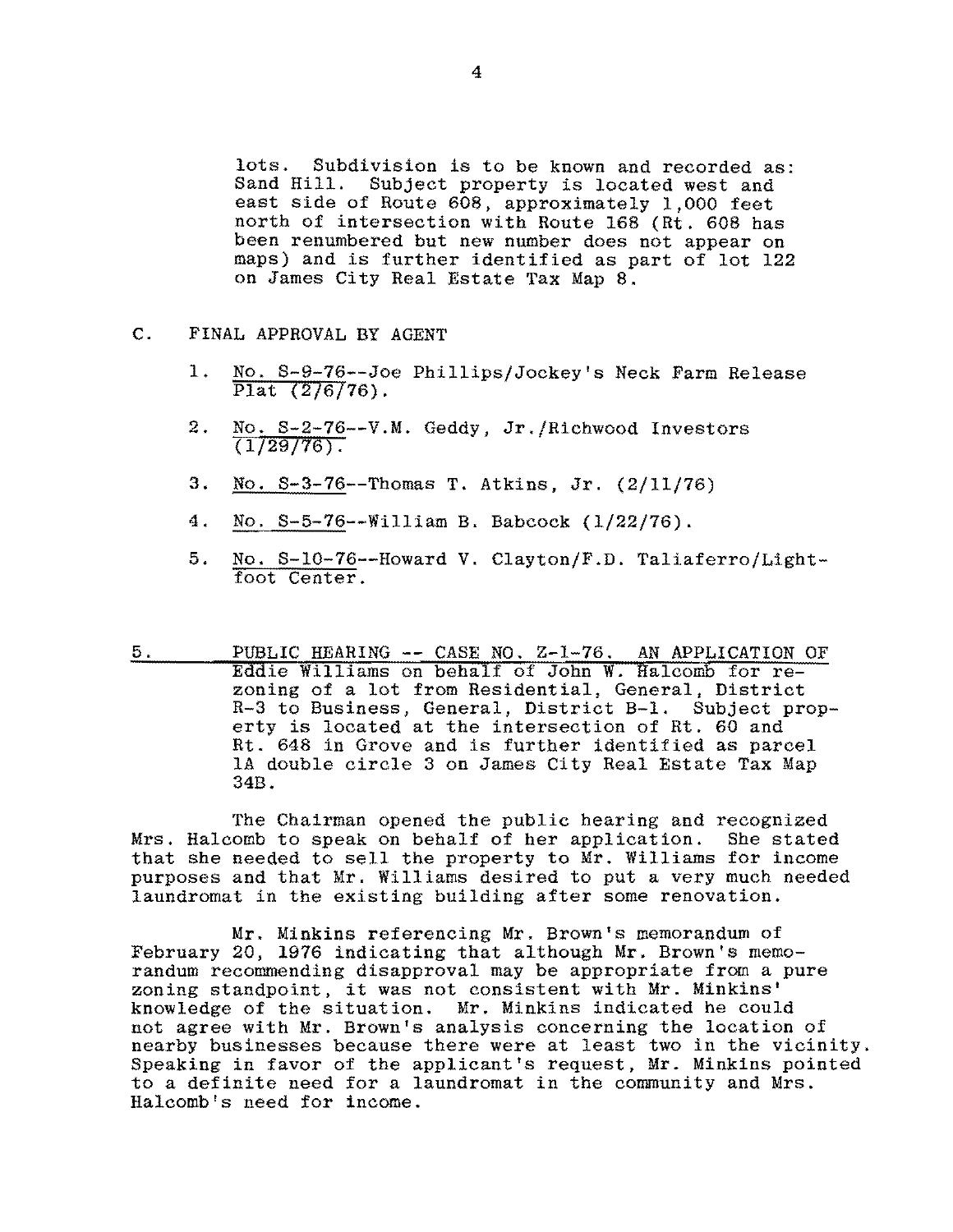Mr. Williams the potential future owner of the site spoke following the close of the public hearing re-affirming that he was going to remodel and establish a laundry facility.

Mr. Wright spoke against the proposal indicating that his concern was based upon the traffic and suitability of the site due to its small size.

Mr. Covey noted that the bUSinesses in the vicinity are nonconforming in the R-3 zone. He also noted that the rezoning of the property to a B-1 category would place certain requirements for perimeter landscaping on the property which presently do not exist and these new requirements would make a considerable amount of property unavailable for parking. Mr. considerable amount of property unavailable for parking. Covey further stated that construction of a new building would definitely necessiate special variances from the existing law to enable its construction.

Mr. Turner suggested that the special use permit route would probably be better in this situation.

Mr. Morton indicated that a Planning Commission public hearing on the special use permit would not be required based upon his interpretation of Section *20-27* of the Code.

Upon motion by Mr. Scruggs, seconded by Mr. Wright and passed by majority roll call vote as indicated below Case No. Z-1-76 1s hereby recommended that the Board of Supervisors deny the applicant's request.

MEMBER VOTE

| Ina M. Friedman      | Yea |
|----------------------|-----|
| A. G. Bradshaw       | Yea |
| M.W. Bryant          | Yea |
| Henderson Minkins    | Nay |
| W. J. Scruggs        | Yea |
| Stephen A. Turner    | Yea |
| Albert L. White, III | Yea |
| Harry B. Wright      | Yea |

Mr. Bradshaw asked what could be done to expedite the consideration of a special use permit.

Mr. Covey indicated that review by the Site Plan Review Committee and a direct recommendation from them to the Board of Supervisors would be the quickest route for the special use permit application.

Mr. Turner moved, seconded by Mr. Wright and passed unanimously that the Site Plan Review Committee is hereby authorized to proceed upon receipt of the special use permit application and after approval present the applicant's special use permit request to the Board of Supervisors.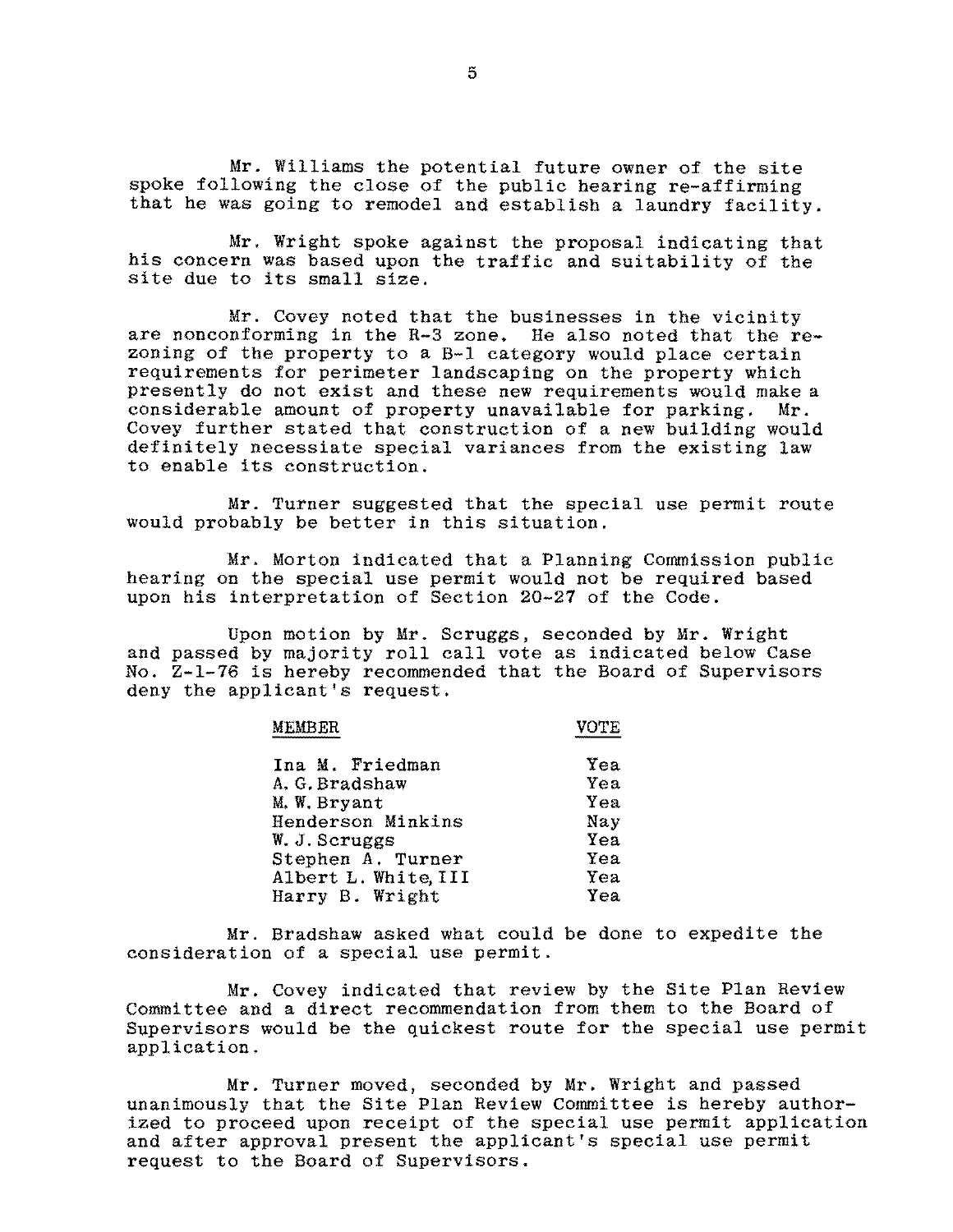6. CONSIDERATION OF A DATE FOR A PUBLIC HEARING OF CASE No. SUP-1-76. An application of John R. Carter on behalf of Ramada Camp Inns for a special use permit to allow a mobile home on campgrounds.

Upon motion by Mr. Scruggs, seconded by Mr. White and passed unanimously Case No. SUP-1-76 will be placed upon the March 16, 1976 agenda for a public hearing.

7. CASE NO. S-13-76. CONSIDERATION OF AN APPLICATION OF Fred L. Skates on behalf of Charles B. & Karen A. Newton for preliminary plat approval of a subdivision of .08 acres from property owned by Charles B. & Karen A. Newton. Subdivision is to be known and recorded as: Survey of Lot 7 and Improvements. Subject property is located on River Drive, Cypress Point Subdivision and is further identified as lot 7 double circle 9 dn James City Real Estate Tax Map 6A. An exception is requested for the conveyance of a less than minimum size parcel which would be added to larger existing lot.

Based upon the recommendation of the Subdivision Review Committee Mr. Scruggs moved, seconded by Mr. Turner and passed unanimously by roll call vote Case No. S-13-76 is hereby approved with the exception for the conveyance of a less than minimum size lot which has no frontage provided that Mr. Skates will vacate by appropriate plat the property line between parcel 'A' and *'B'.* 

8. CASE NO. S-30-75. CONSIDERATION OF AN APPLICATION OF Langley, McDonald &; Overman on behalf of Busch Properties, Inc. for preliminary plat approval of Busch Corporate Center. Williamsburg containing approximately 180 acres in James City County. Subject property is located on Rt. 60E adjacent to the Rt. 60/Rt. 199 interchange and is further identified as part of parcel 3A and 3B on James City Real Estate Tax Map 34M. Exceptions from Sections 17-60 and 17-36 of the Code are requested.

Mr. Covey presented the memorandum of recommendation from the Subdivision Review Committee concerning the Busch Corporate Center.Williamsburg (BCC.W), pointing out the proposed development on the preliminary plat. Mr. Covey indicated that the subdivision of BCC.W would be in accordance with standards of the Code for public road systems and all other required improvements.

Mr. Dick Knight, General Manager of Busch Properties, Inc., was recognized by the Chairman to speak briefly and answer questions of the Commission.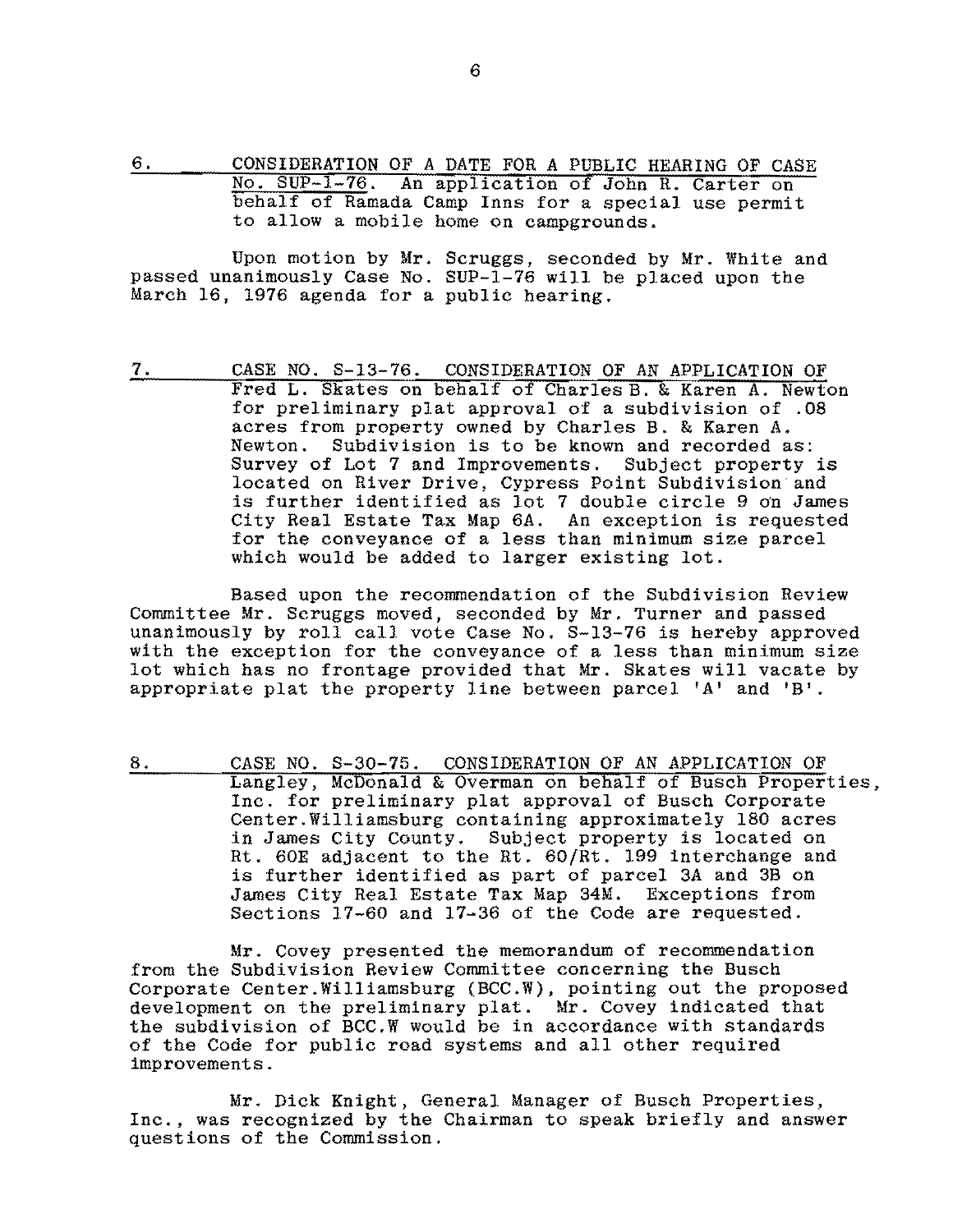Following a brief discussion Mr. Scruggs moved, seconded by Mr. Bryant that the following resolution be approved for BCC.W:

### RESOLUTION OF APPROVAL

#### FOR BUSCH CORPORATE CENTER. Williamsburg

- WHEREAS, the Subdivision Review Committee has been designated the responsibility by the Planning Commission to review and recommend to the Commission the desposition of applications for exceptions from the Subdivision Ordinance; and
- WHEREAS, the Subdivision Review Committee has reviewed the preliminary plat for Busch Corporate Center.Williamsburg and has found it to be acceptable as a conceptual plan for the development of approximately 200 acres of industrial zoned property; and
- WHEREAS, approval of two exceptions from Sections 17-60 and 17-45 of the Code of the County of James City appear reasonable;
- NOW, THEREFORE, BE **IT** RESOLVED by the Planning Commission of James City County that it does hereby approve the preliminary plat for Busch Corporate Center.Williamsburg in accordance with the following conditions:
	- 1) The Subdivision Review Committee memorandum dated February 19, 1976 be placed in Case File No. S-30-75 for future reference;
	- 2) Preliminary plat approval is granted for BCC.W in James City County with the preliminary plat being that map entitled "Busch Corporate Center.Williamsburg" dated February 13, 1976 prepared by Langley, McDonald and Overman and showing 40 parcels; 35 parcels wholly or partially in James City County;
	- 3) The preliminary plat approval is considered as a conceptual approval realizing that lot lines may vary in accordance with a final plat phasing which recordation is to be approved by the Subdivision Agent in accordance with the applicable provisions of the Subdivision Ordinance;
	- 4) The preliminary plat is considered by the Commission as an ongoing document, a master development plan, by the granting of an exception from Section 17-60 as provided for in Section 17-45 of the Subdivision Ordinance thus establishing a document which will not become invalid Six months from the date of its approval;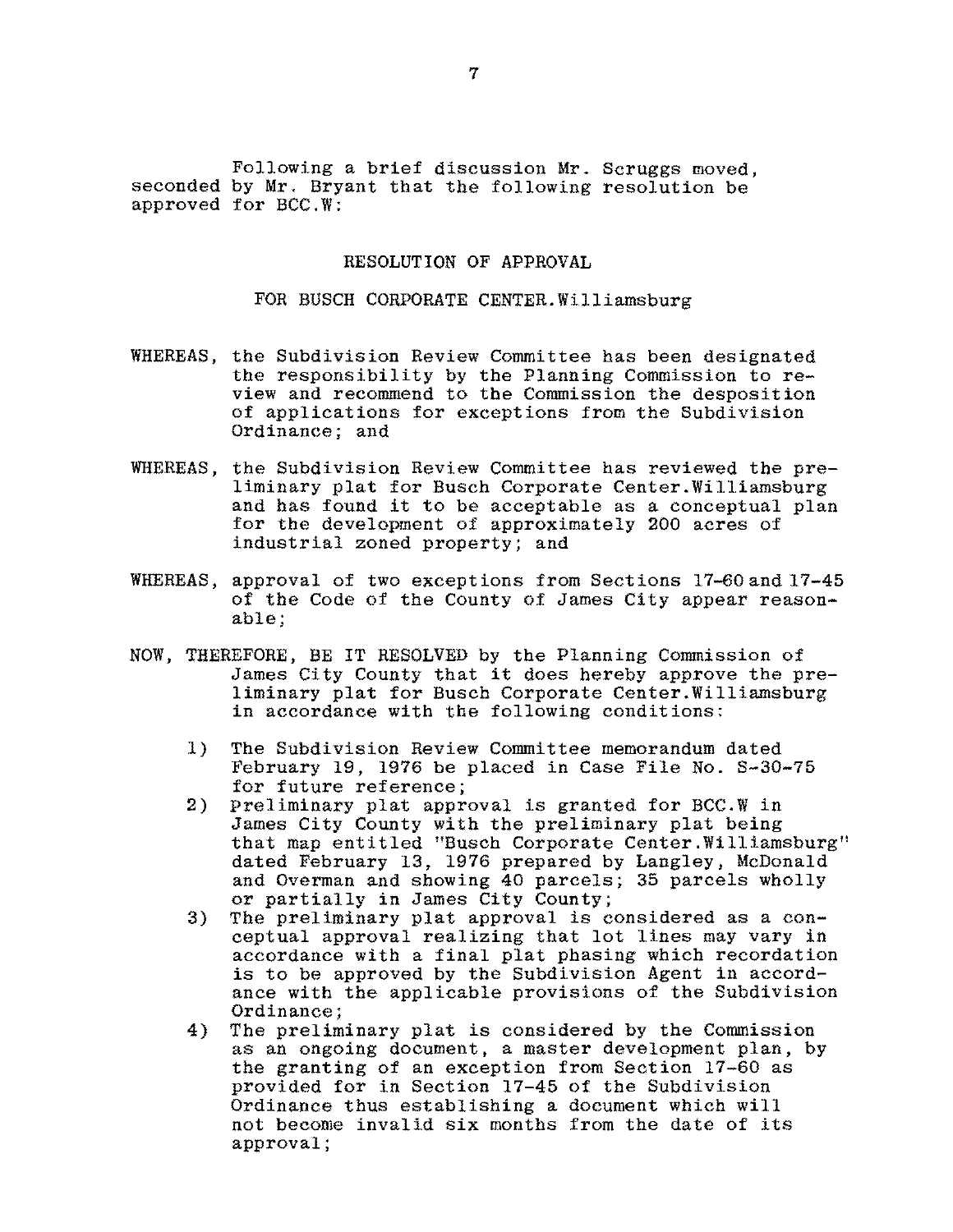- 5) The approval of the preliminary plat is conditioned upon the continued monitoring and evaluation of the Route 60-E traffic situation by Busch Properties, Inc., Virginia Department of Highways and Transportation and James City County and the resolution of any and all problems to the satisfaction of James City County; failure to anticipate and resolve pending situations in advance and unanticipated problems as they arise would be cause for the County to withhold approval of future development phases and individual site development plans;
- 6) An exception is granted for two cul-de-sacs shown on the referenced plan which are each over 700 feet long;
- 7) Busch Properties, Inc. is required to provide as a condition of preliminary plat approval the required right-of-way on the south side of Route 60-E for the future construction of an additional lane of Route 60-E.

Carried by unanimous roll call vote the Commission hereby adopts the resolution approving the Busch Corporate Center.Williamsburg preliminary subdivision plat.

9. PRESENTATION OF REPORT BY STEVE TURNER CONCERNING THE activities of the Economic Development Advisory Committee.

Mr. Turner was recognized by the Chairman and outlined briefly the immediate objectives of the Economic Advisory Committee which includes the inventory and analysis of physical and demographic data pertinent to the identification and consideration of types of industires best suited for James City County; plus the identification of the most effective methods of attracting enterprise to the County.

When Mr. Bradshaw inquired as to the time that tangible results might be evident, Mr. Turner indicated that the research program and initial study will postpone evidence of the Committee's work until late in 1976.

### 10. CONSIDERATION OF THE BIKECENTENNIAL '76.

The Chairman recognized Mr. Don Loech, Deputy Field Director for the Bikecentennial '76, to explain how the bike project is organized and will work.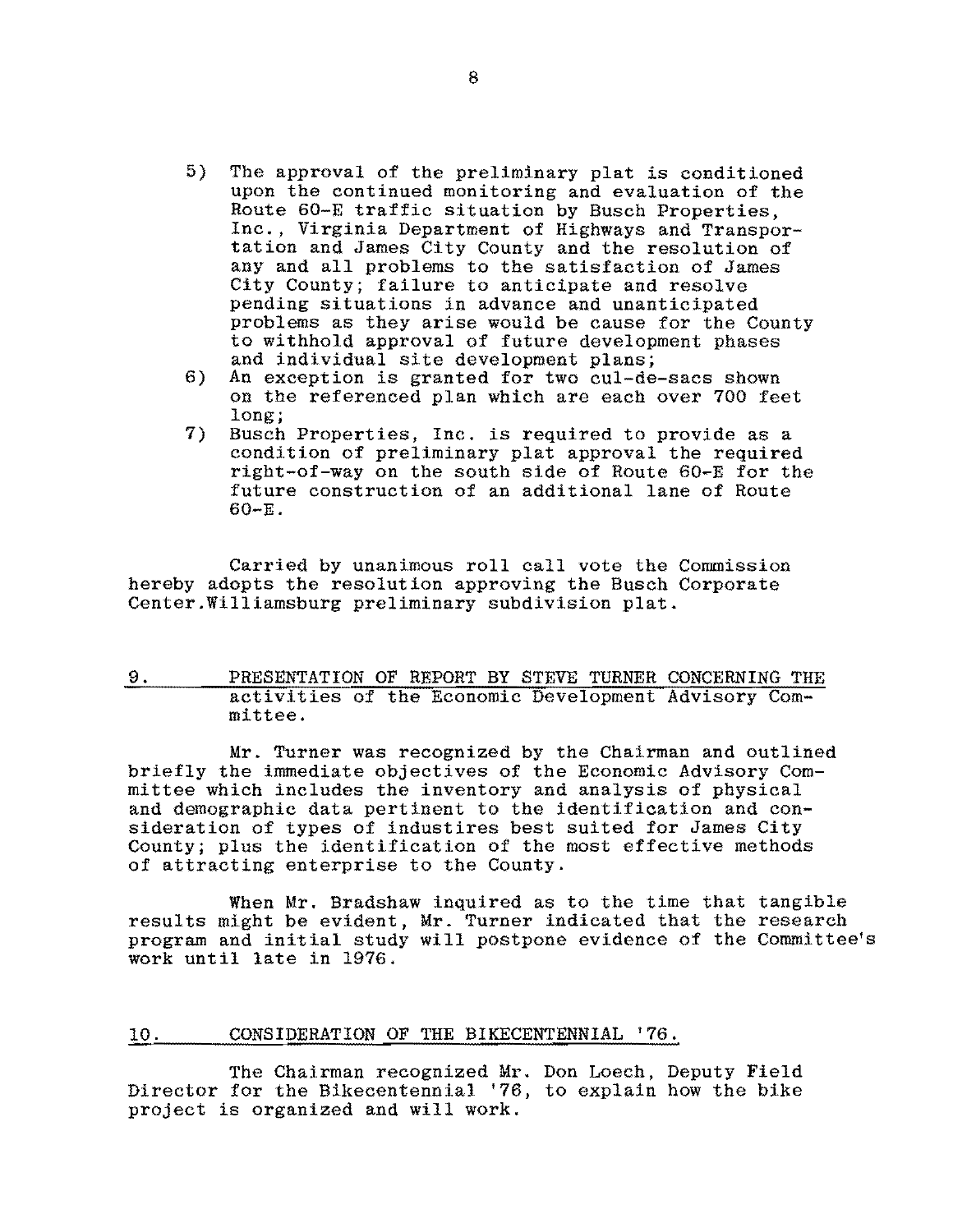Mr. Loech indicated that the date of May 14, 1976, here in eastern Virginia will kick off the bike project which is a project supported by a membership of 5,000 people and the National Bicentennial Commission. The trail activities will extend into September 6, 1976 and will consist of a variety of organized trips ranging from six days to several weeks. If one is hardy enough it would take 82 days cross country trip to Oregon. He noted each of the trail trips will consist of 10 to 20 riders each and will be spaced in a time sequence so that no bunch of riders occur on secondary road systems. Each group receives a day of orientation concerning road and riding conditions for the anticipated trip.

Following Mr. Loech's presentation, Messrs. Bryant, Bradshaw and Turner expressed concern for the safety of the riders as well as others traveling the roads noting that Route 5 would have very heavy traffic during this summer of the Bicentennial year. Mr. Bryant noted that he was aware of one convention that would be using large buses to tour plantation sites along Route 5 and that there may be other groups whose tours and activities would include the use of Route 5.

Mr. Turner applauded the organization of Bikecentennial '76 with their emphasis on safety.

# 11. CONSIDERATION OF CORRIDORS BEING CONSIDERED FOR THE northern leg of Route 199.

and a letter from Gene R. Wray, Highway Planning Engineer, which Mr. Brown presented his memorandum of February 20, 1976 requested comments on the alternative routes for Route 199. Also attached to Mr. Brown's memo was Mr. Brown's reply to Mr. Wray identifying alternative 'B' or 'D' as the two preferred and alternatives 'A', 'A-2', 'C' and 'C-l' are strongly opposed by the staff.

Upon motion by Mr. Scruggs, seconded by Mr. Wright and passed unanimously the Planning Commission hereby concurs with Mr. Brown's letter to Mr. Wray identifying in their approval their preference for alignment 'B'.

12. CONSIDERATION OF PRINCIPLES OF IMPLEMENTATION FOR THE Proposed Changes to  $R-1$ ,  $R-2$ ,  $R-3$  and the New  $R-5$  and R-6 Zoning Districts.

Mr. Brown presented six Principles of Implementation to replace the recommended memorandum discussed February 10th. After a brief discussion Mr. White moved, seconded by Mr. Scruggs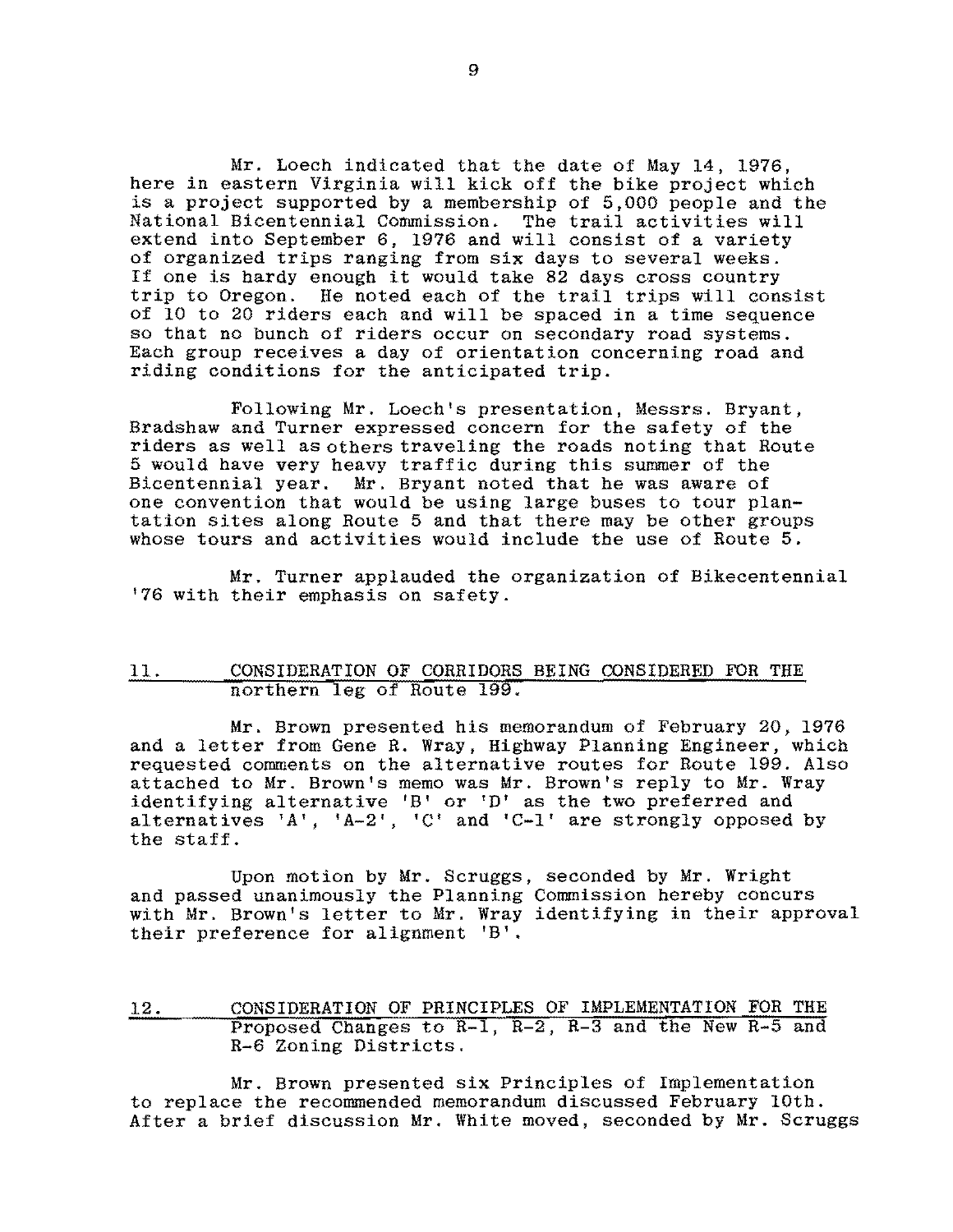and passed by majority roll call vote as indicated below that the Principles of Implementation be presented to the Board of Supervisors for their consideration together with the zoning changes for R-l, R-2, R-3, and the new R-5 and R-6 zoning districts.

| <b>MEMBER</b>                                                                                                                                           | VOTE.                                         |                      |  |
|---------------------------------------------------------------------------------------------------------------------------------------------------------|-----------------------------------------------|----------------------|--|
| Ina M. Friedman<br>A. G. Bradshaw<br>M. W. Bryant<br>Henderson Minkins<br>W. J. Scruggs<br>Stephen A. Turner<br>Albert L. White, III<br>Harry B. Wright | Nay<br>Yea<br>Yea<br>Yea<br>Yea<br>Yea<br>Yea | Not present for vote |  |

## 13. ADJOURNMENT

There being no further business to come before the Commission, the meeting was adjourned at 9:15 P.M.

'over Secretary

iman

 $Chairm<sub>2</sub>$ n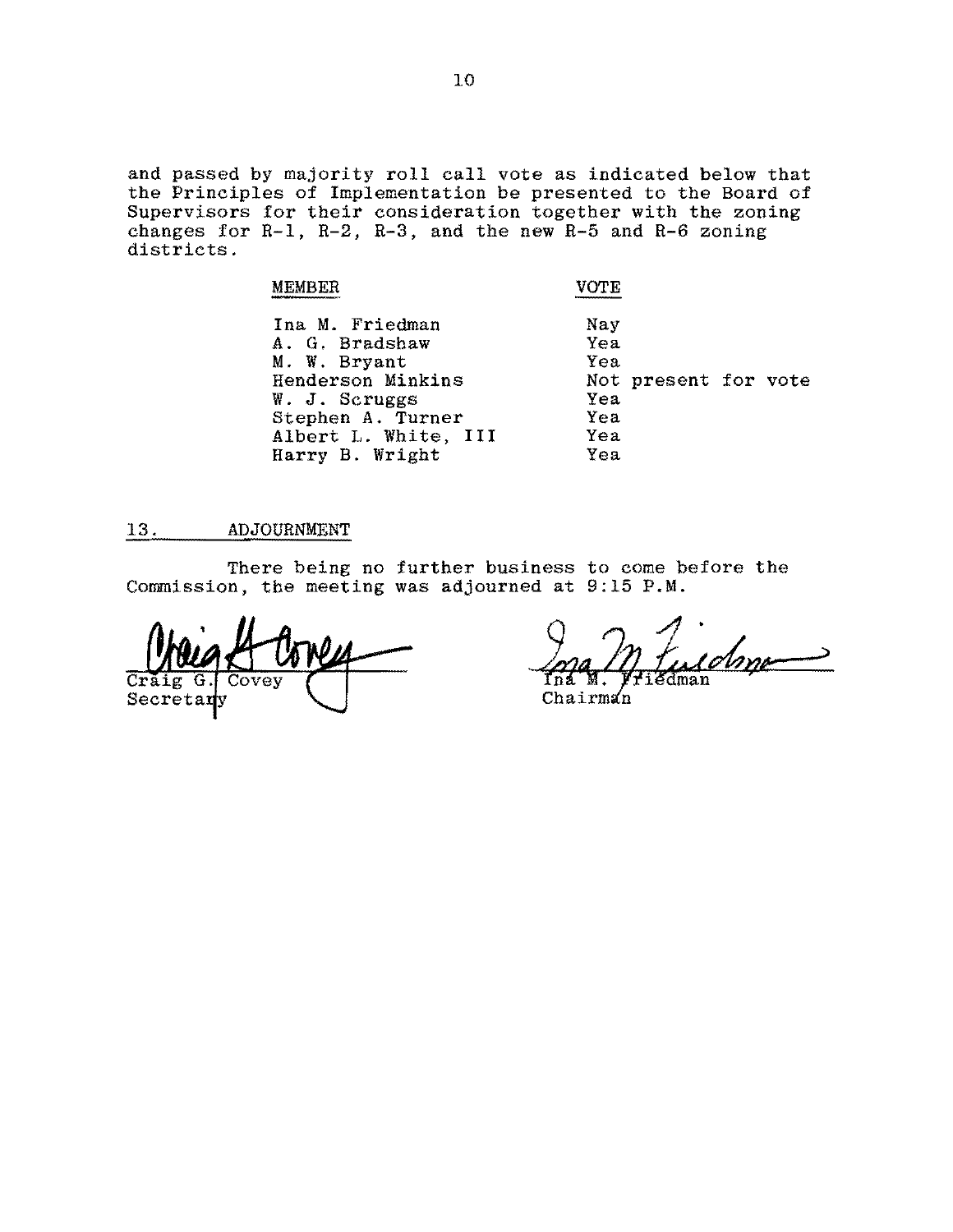

# SITE PLAN REVIEW COMMITTEE REPORT

# FEBRUARY 1976

- A. PENDING PRELIMINARY APPROVAL
	- 1. 7-Eleven Store (Rt. 60E)
	- 2. Revised Master Site Plan for Williamsburg Pottery Factory, Inc.

# B. PENDING FINAL APPROVAL

- 1. Ramada Inn Campgrounds (2/17/76)
- 2. Williamsburg Investors, Ltd., 117 unit motel (Rt. 60E) (2/17/76) 3. American Road Motel (Rt. 60E) (10/21/75)
- 
- 
- 4. Pine Song Apartments (Rt. 614) (8/19/75) 5. E &S Grocery (Larry's Marine Sales) (10/14/75)
- 6. Addition to Building 218 at Dow Badische Company (Rt. 60E) (11/18/75)
- 
- 7. Norge Preschool Facility (Rt. 60W) (11/18/75)<br>8. Murphy Advertising & Printing Addition (Rt. 603) (11/18/75)

## C. FINAL APPROVAL

- **1.** Conway Gardens Parking Lot Expansion (2/12/76)
- 
- 
- 2. Five Forks Motel (Rt. 5) (2/12/76)<br>3. Toano Post Office (Rt. 60W) (1/26/76)<br>4. John Yancey Motel, Restaurant Addition (Rt. 60W) (2/18/76)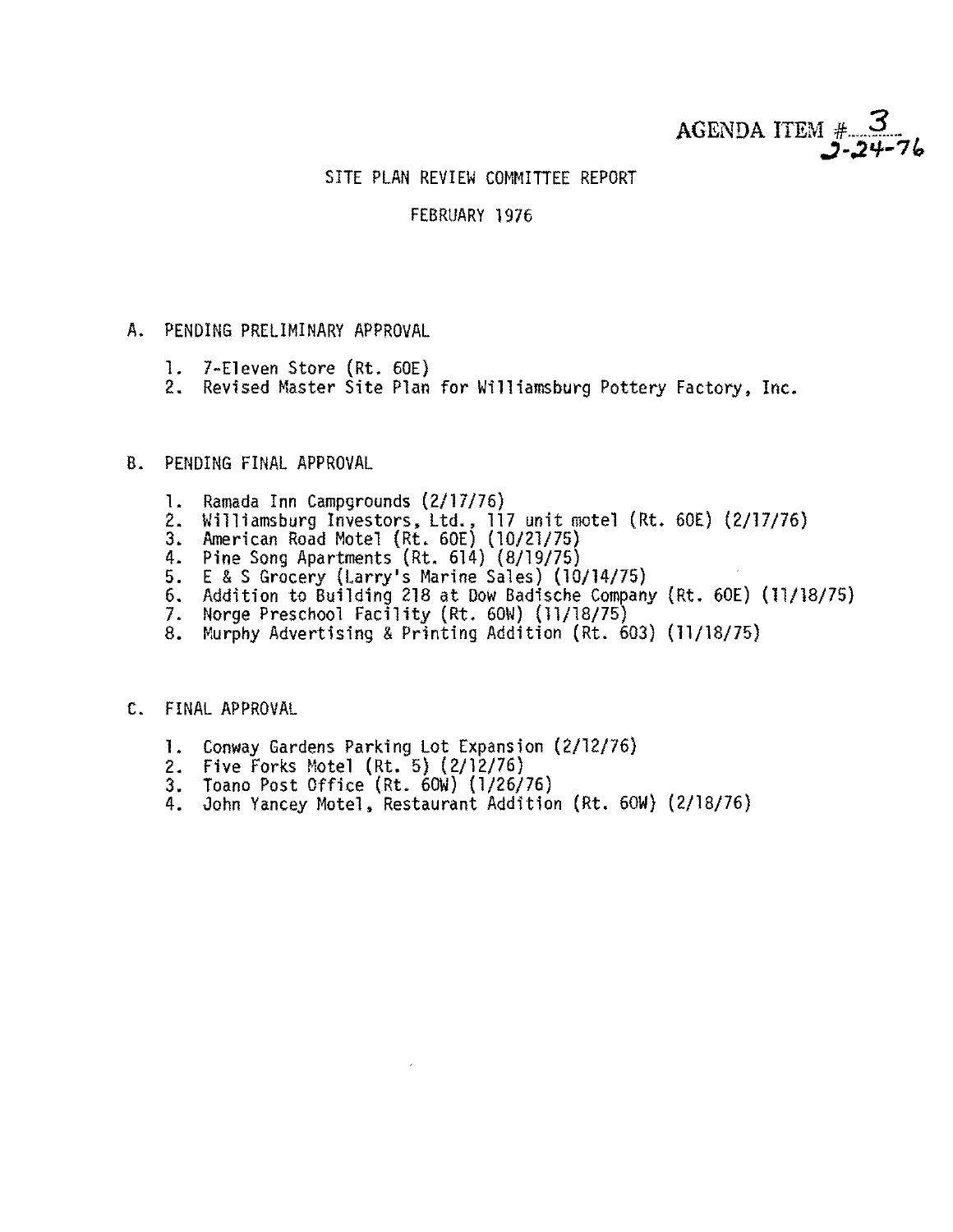

## SUBDIVISION REVIEW COMMITTEE REPORT

## FEBRUARY 1976

- A. PENDING PRELIMINARY APPROVAL
	- 1. No. S-11-76. An application of Pervis Byrd on behalf of Herman Byrd Estate for preliminary plat approval of a subdivision of 54,000 square feet into two lots for a building lot for Pervis Byrd. Subdivision is to be known and recorded as: Property of Pervis L. & Gwendolynd Bryd. Subject property is located on Route 5 approximately .4 mile east of Five Forks and is further identified as parcel 29 on James City Real Estate Tax Map 25. An exception is requested for the subdivision of lots with only 180 feet frontage.
	- 2. No. S-12-76. An application of Irvin P. Hambleton on behalf of Fine & Salzberg, Inc., for preliminary plat approval of a subdivision of 59.095 acres into five lots. Subdivision is to be known and recorded as: Bunkerhill Commercial Park. Subject property is located at the intersection of Routes 168 & 607 and is further identified as parcel 67 on James City Real Estate  $\textsf{Tax Map } 9.$
	- 3. No. S-13-76. An application of Fred L. Skates on behalf of Charles B. & Karen A. Newton for preliminary plat approval of a subdivision of .08 acres from property owner by Charles B. &Karen A. Newton. Subdivision is to be known as: Survey of Lot 7 and Improvements. Subject property is located on River Drive, Cypress Point Subdivision and is further identified as lot 7 double circle 9 on James City Real Estate Tax Map 6A. An exception is requested for the conveyance of a less than minimum size parcel which would be added to larger existing lot.
	- 4. No. S-14-76. An application of H. V. Clayton on behalf of Robert B. Wiatt, Jr., for preliminary plat approval of a subdivision of 7+ acres into two lots. Subdivision is to be known and recorded as: Subdivision of lands standing in the name of Robert B. Hiatt, Jr. & Reba C. Wiatt. Subject property is located southeast side of Route 601, approximately 2,200 feet northeast of Route 168 and is further identified as parcel 7 on James City Real Estate Tax Map 7A.
	- 5. No. S-30-75. An application of Langley, McDonald & Overman on behalf of Busch Properties, Inc., 'for preliminary plat approval of Busch Corporate Center. Williamsburg containing approximately 180 acres in James City County. Subject property is located on Route 60E adjacent to the Route 60/Route 199 interchange and is further identified as part of parcel 3A and 3B on James City Real Estate Tax Map 34M. Exceptions for Sections 17-60 and 17-36 of the Code are requested.